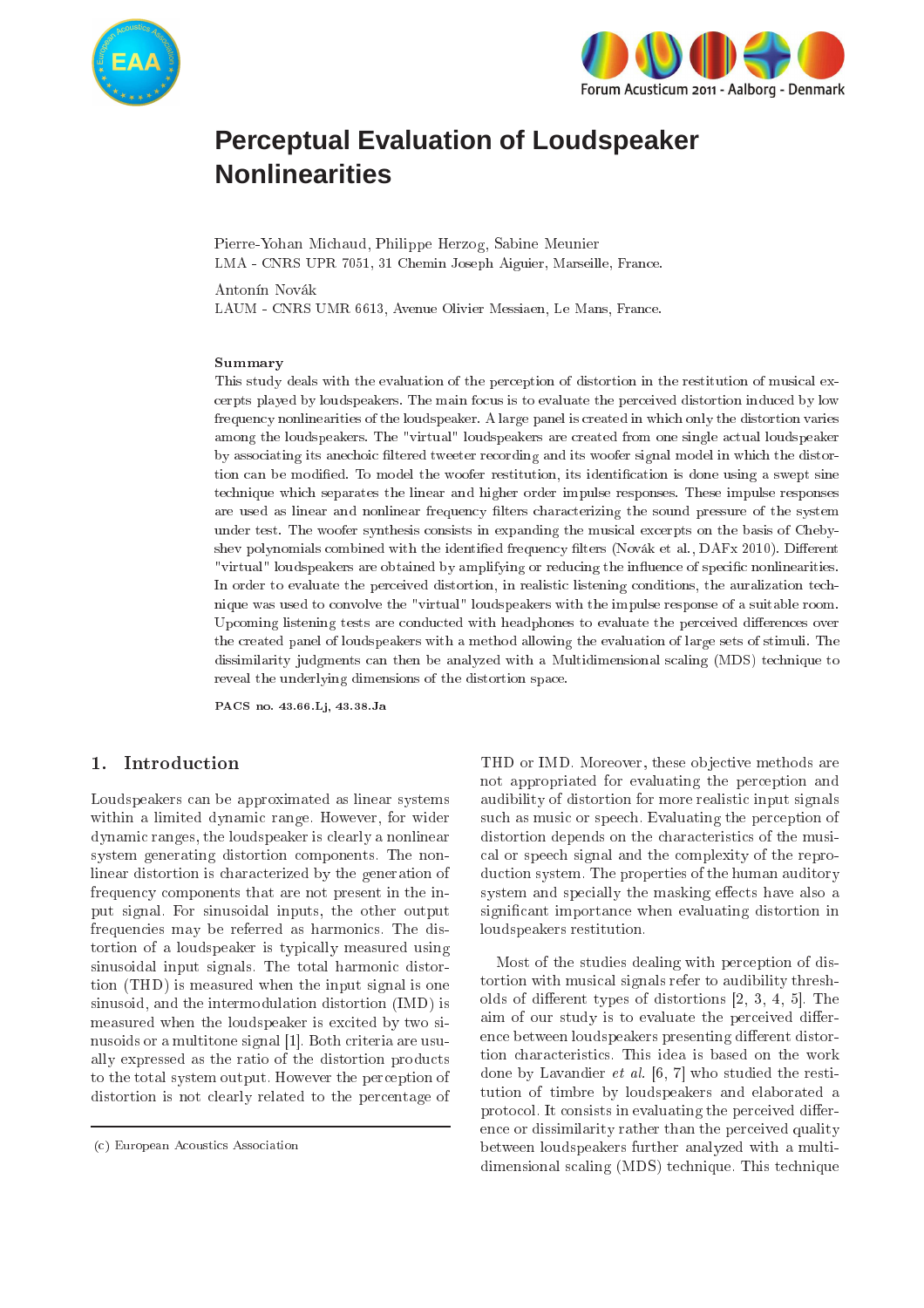leads to a per
eptual spa
e and allows to reveal the underlying dimensions that listeners used to make their dissimilarity judgments. The same pro
edure is used for physi
al measurements, made in the same environment, in order to elaborate an objective metric related to the subjective measures. Such distortion metri
s for distortion audibility and preferen
e are available in the literature. The DS metric and the  $R_{nonlin}$  provided by Tan *et al.* [4, 8] correlated the audibility of distortion in musical and speech signals and ob je
tive measures of nonlinearity. Geddes and Lee  $[9, 10]$  proposed the GedLee metric explaining the relation with perceive preference over different types of distortion. Our final goal is to provide a metric able to link perceived dimensions with objective ones by adapting the protocol of Lavandier *et al.*  $[6, 7]$  to the evaluation of perceived differences over a large panel of distorting loudspeakers.

Modeling the behavior of the restitution of a loudspeaker is widely used when studying the perception of distortion. Two main approa
hes for modeling are used. In the "physical" approach, the cause of each loal nonlinear phenomenon is studied and leads to an approximated nonlinear law representing a nonlinear relation between two measured variables of the loudspeaker driver. For example, Klippel  $[11]$  displays the force factor, the voice coil inductance or the suspension stiffness as functions of the voice coil displacement. These nonlinear relations are used in a model of loudspeaker  $[12, 13, 14]$  based on a equivalent electrical representation including different nonlinear elements. The distortion is introdu
ed by modifying in the model the amplitude of ea
h known nonlinear parameters. In the "artificial" approach, the distortion model is not physi
ally related to a loudspeaker but onsists in adding distortion to an original signal. The distortion stems from an arbitrary Input/Output nonlinear relation allowing the creation of various types of nonlinearities. For example, Tan  $et$  al. [4] studied a variety of artificial distortion such as hard and soft lipping meant to resemble distortions generated in loudspeakers. Geddes and Lee [10] generated different distorting musi
al samples by modifying the I/O relation along different modifications such as Taylor series, a zero crossing discontinuity or Fourier series.

In the present study, a global approa
h was preferred. This third approach does not consist in modeling individual nonlinear phenomenon of a driver like the physi
al modeling, but allows to model the whole loudspeaker as a black box. It is based on two steps of identification and synthesis. The identification is done with the swept sine te
hnique presented by Farina  $[15]$  and modified by Novák et al.  $[16]$  allowing the separation of the nonlinear higher order frequency responses characterizing the system behavior. The synthesis step involves the expansion of a musical signal over the basis of Chebyshev polynomials ombined with the identified frequency responses for each higher

order  $[17]$ . The modeling process used here offers a compromise between the physical and the artificial approach. First, it allows the identification of the loudspeaker nonlinearities leading to a controllable synthesis of its behavior. Se
ondly, the expansion of the signal on the base of Chebyshev polynomials ould be applied to fit any artificial  $I/O$  transfer function. Using this model, the creation of various types of loudspeakers nonlinearities with different kinds and levels is possible.

The present paper is focused on the creation of virtual loudspeakers when studying the nonlinearities generated by the woofer restitution of a two ways loudspeaker. The first part concerns the separation of the tweeter and woofer sound fields. Then, the identification and synthesis of the woofer nonlinear model are detailed. Finally, a listening test is presented to validate our proposed synthesis of virtual loudspeakers. The creation of a large panel of different virtual loudspeakers and the dissimilarity listening tests are ongoing and the per
eptual results will be presented later.

#### 2. 2. Creation of virtual loudspeakers

# 2.1. Separation woofer/tweeter and recording

In order to study the distortions indu
ed by the woofer restitution, the first step consisted in separating the tweeter and the woofer restitution. Re
ording both ways simultaneously would have led to interferences between recordings. To measure independently the tweeter and the woofer sound fields, a pair of identi
al two ways loudspeakers were used inside and outside of an anechoic chamber. We call loudspeaker 1, the recorded loudspeaker placed inside the anechoic hamber, and loudspeaker 2 the one outside. Basi ally, we re
orded one driver of loudspeaker 1 while the signal from the second crossover output was sent to the driver of loudspeaker 2 in order to respe
t the rossover ele
tri
al behavior. For example, when measuring the woofer sound pressure of loudspeaker 1, the low pass output was sent to woofer 1, and the high pass output was sent to tweeter 2.

Using this technique, the acoustic and the electric behaviors of the recorded loudspeaker could be considered as identical to the original loudspeaker. The recordings were conducted in an anechoic chamber following the principle described above. A Tannoy System 600 loudspeaker was hosen, as its woofer and tweeter drivers are concentric. The restitution and the recording were done with a Fostex VC-8 audio converter with a sampling frequen
y of 44100 Hz. A total of 11 different musical and speech excerpts were recorded using the following steps.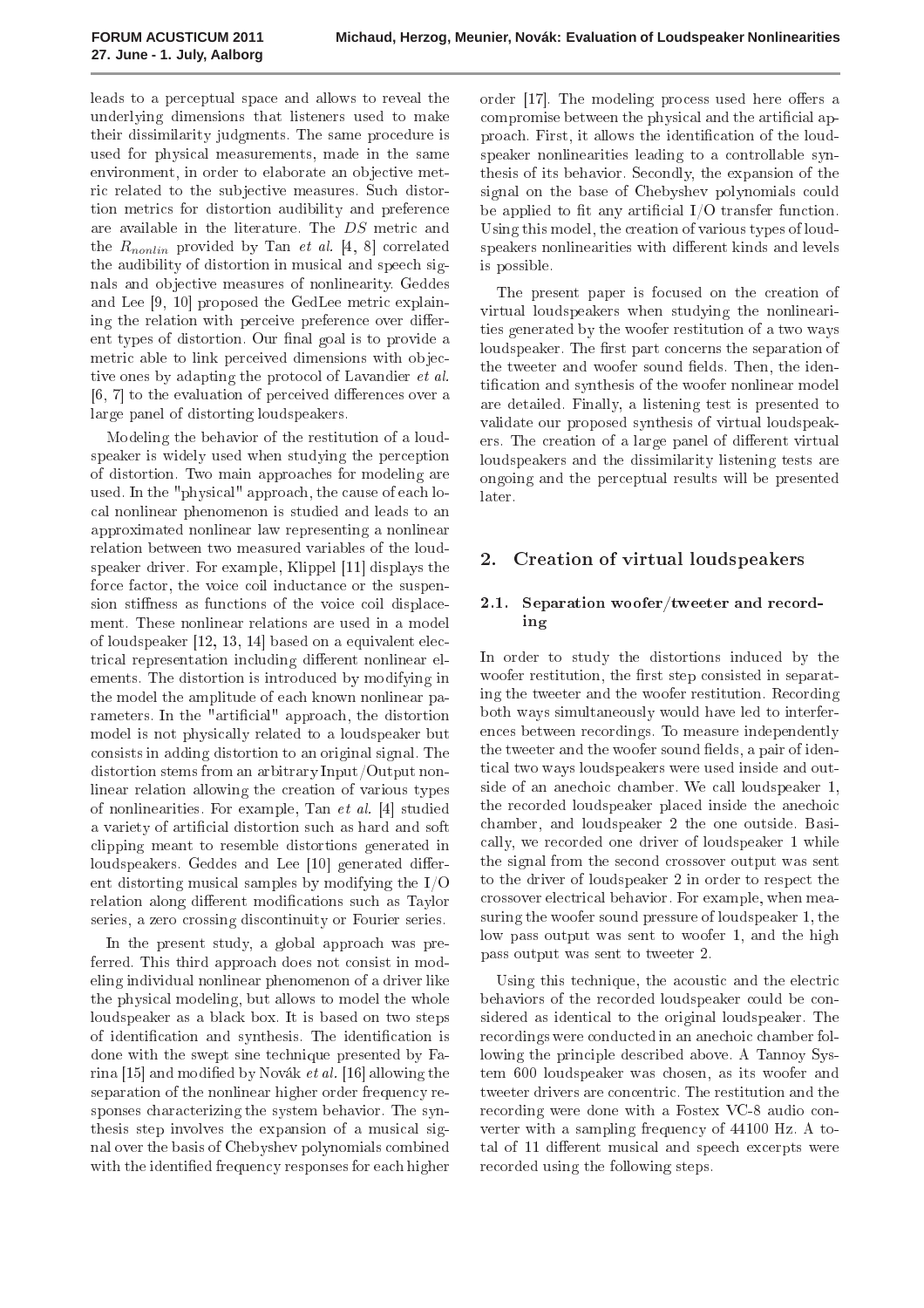- Woofer recording : A 1/4" G.R.A.S 40BF microphone and a G.R.A.S. 26AC preamplifier were used on the axis of the driver at a distan
e of 2 mm.
- Tweeter recording : A Texen "Statex P48" static studio microphone was used at a distance of 20 cm, on the axis of the tweeter.

# 2.2. Nonlinear woofer model

The woofer model results from two complementary steps : the woofer identification and its synthesis.

### 2.2.1. Identification

The identification part consists in the analysis of the nonlinear behavior of the woofer restitution. The method is based on the nonlinear onvolution method presented by Farina [15] and modified by Novák et al. [16]. This method uses a swept-sine as the input signal and allows the hara
terization of an arbitrary nonlinear system. A brief description is given in this section but the method is fully described in [16].

The exponential swept-sine signal  $x_s(t)$  is generated and used as the input signal of the nonlinear system. The recorded output signal  $y_s(t)$  is processed through the "nonlinear onvolution" pro
ess. This onvolution is performed between  $y_s(t)$  and  $\tilde{x}_s(t)$  which corresponds to the time-reversed  $x_s(t)$  with an amplitude modulation such that  $x_s(t)$  convolved with  $\tilde{x}_s(t)$  leads to a Dirac function. The result of the convolution between this inverse filter  $\tilde{x}_s(t)$  and the output signal  $y_s(t)$  may be split as a set of higher-order impulse responses  $h_n(t)$ , Fourier transformed into  $H_n(f)$ . These frequency responses represent the frequency behavior of higher-order components.  $H_1(f)$  is the frequency response of the linear part of the system and for higher orders  $(n > 1)$ , the  $H_n(f)$  correspond to nonlinear parts.

In our case, the identification process is performed by re
ording the swept sine played through the woofer. By applying the separation technique mentioned above, only the woofer driver is playing and recorded in the anechoic chamber allowing to identify its behavior independently from the tweeter. The input swept sine was arbitrarily set to cover the frequen
y range from 1 to 4400 Hz knowing that the crossover cut off frequency of the Tannoy 600 loudspeaker is about 1800 Hz. Playing and recording is performed syn
hronously using the Fostex VC-8 audio interface in order to allow the nonlinear deconvolution pro
ess.

The nonlinear identification technique leads to the higher order frequency responses characterizing the linear and nonlinear behavior of the woofer restitution whi
h are introdu
ed into a nonlinear synthesis pro
ess.

### 2.2.2. Synthesis

The synthesis first consists in expanding the input signal on a basis of Chebychev polynomials [17]. They



Figure 1. Nonlinear woofer model with Chebyshev polynomials  $T_n(x)$  and higher order frequency responses  $H_n(f)$ ,  $x(t)$  is the input signal,  $y(t)$  the output signal and n the order taking the values from 1 to  $N$ .

form a sequen
e of orthogonal polynomials linked by the relation  $T_n(x) = 2xT_{n-1}(x) - T_{n-2}(x)$ , with  $n = 2, 3, \dots$ , and the initial conditions  $T_0(x) = 1$ and  $T_1(x) = x$ . Their orthogonality allows an easy an unique expansion pro
edure.

The expansion of the musical signal on these polynomials is then combined with the identified frequency responses  $H_n(f)$  characterizing the woofer behavior. Figure 1 shows the blo
k diagram illustrating the non linear model used for the synthesis of the woofer. This nonlinear synthesis pro
ess allows to simulate the nonlinear behavior of the woofer ex
ited by any input signal.

#### 2.3. Re
omposition and auralization

The virtual loudspeaker results from the ombination of the tweeter re
ording and the woofer nonlinear model. In order to follow the protocol introduced by Lavandier  $et \ al.$  [6], the virtual loudspeaker should be evaluated in a listening room. Bose [18] said "We have no satisfactory correlation between any of these loudspeakers distortion measurements and their subjective effects on music reproduction and we realize the need for a method of dete
ting distortion in a way that is meaningful to the listener in the environment for whi
h the speaker is intended." Cabot [19] explains that the room characteristics could have some masking effects on certain distortion products or ould enhan
e some others. Being aware of the room influence, Boer [3] studied the audibility of nonlinear distortion of loudspeakers in a listening room and Kristoffersen et al.  $[13]$  evaluated the preference of distorting loudspeakers in a "typi
al Swedish sized living room". Even though anechoic recordings would appear more pre
ise in terms of per
eption of distortion, the de
ision was taken to evaluate the per
eived distortion in a "normal" and realistic listening environment.

To be able to ompare the virtual loudspeakers as they would be in a listening room, the auralization te
hnique was applied to the virtual loudspeaker signals. This method consists in convolving an anechoic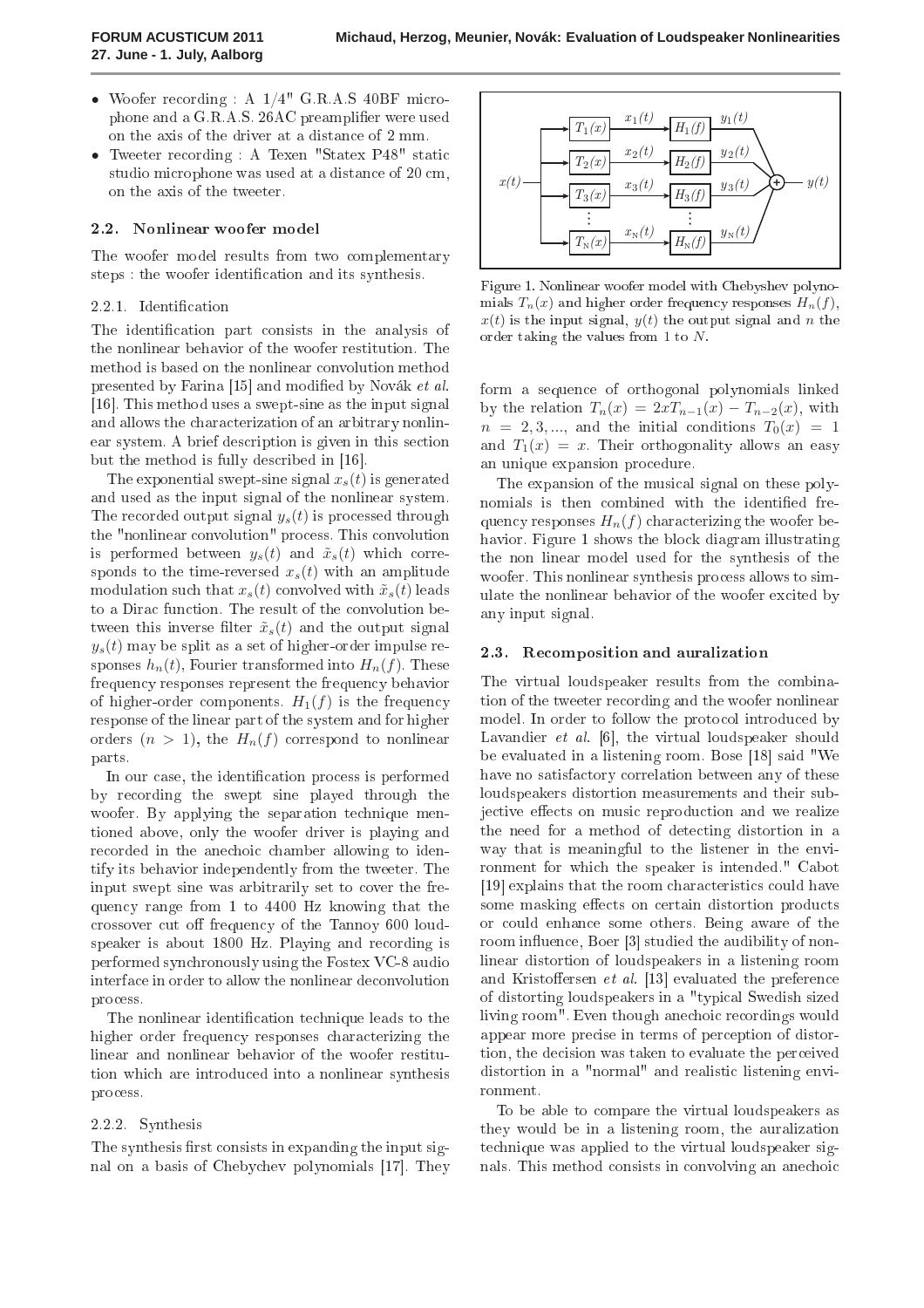

Figure 3. Comparison between actual loudspeaker output and virtual loudspeaker output for the same sample of musi
al input signal.

signal with a room impulse response (IR) in order to add the room reverberation characteristics, leading to realisti binaural ontent. Indeed, the virtual loudspeaker results from an anechoic tweeter recording and a woofer model for which the identification is done in an ane
hoi environment. By onvolving the virtual loudspeaker signal with the IR of the room, the result is lose to the signal as it would be heard in the room when played through the virtual loudspeaker. Figure 2 summarizes the whole process of reation of a virtual loudspeaker and the omparison with an actual loudspeaker.

# 3. Validation of proto
ol

# 3.1. Objective validation

To validate the synthesis process, woofer model outputs are compared to actual woofer outputs when both are excited by the same signals. Here, a preliminary omparison was made over four audio samples. The model order is set to seven for the woofer synthesis. The four musi
al materials retained are :

- a male voice recorded in an anechoic chamber, 2.4s
- a choir (Fransisco Guerrero, "Requiem"), 4s
- classical music (W.A. Mozart, "Flute Quartet"), 3.2s
- guitar with female voice (Rebecca Pidgeon, "Grandmother"), 3.8s.

An objective error criterion is the relative mean square error (MSE) between the real output  $y_R[i]$  and the model output  $y_S[i]$ . This relative mean square error is averaged over all the samples. For the four musi al ex
erpts, the average MSE is about 5%. The MSE value shows a good agreement between the woofer synthesis and the actual woofer for musical signals. As a visual example, Figure 3 displays both re
orded and synthesized temporal signals.

# 3.2. Per
eptual validation

As a preliminary step, a listening test onsisted in omparing an a
tual loudspeaker re
orded inside an a
tual room and the virtual loudspeaker onvolved with the impulse response of the same room. The aim was to evaluate if the virtual loudspeaker was per eived similarly to the a
tual loudspeaker.

# 3.2.1. Procedure

To evaluate if a difference was perceived between actual and virtual stimuli an ABX test was conducted. For ea
h trial, the listener heard three sounds. The sounds A and B were respectively an actual and a virtual stimulus and the sound X was A or B. The task onsisted in determining if X was identi
al to A or to B. For ea
h musi
al ex
erpt, all ombinations of presentation were evaluated. The ombinations ABA, ABB, BAA and BAB were presented to the listener in a random order. For ea
h listener, the entire test onsisted of 16 trials (4 ex
erpts and 4 ombinations) presented in different random orders.

The validation test was performed using the same four musical excerpts as for the objective validation, played either by the actual loudspeaker or by the auralized virtual loudspeaker.

- 4 actual stimuli : recordings of the Tannoy 600 in a suitable listening room with the AB-ORTF binaural re
ording te
hnique. The distan
es between the mi
rophones and the loudspeaker was 2.20 m. These re
ordings were those made by Lavandier et al.  $[20]$ .
- 4 virtual stimuli : musi
al ex
erpts passed through the virtual loudspeaker pro
ess. To apply the same room hara
teristi
s, the binaural IR was obtained from the actual loudspeaker recorded inside the actual room when playing a swept sine.

Twelve normal hearing listeners took part in the listening test. They were members of the laboratory or students.

Listening tests were conducted with a user interface made of 3 virtual buttons. During ea
h trial, the three sounds were successively played to the listeners, who ould then listen to any of the sounds as many times as they wanted, by li
king on the orresponding button. Listening tests were run in a soundproof room, and the audio stimuli were reprodu
ed through headphones (Stax SR Lambda Professional). The headphone restitution is a ommonly used te
hnique whi
h appears to be a good ompromise between numerous parameters to be ontrolled during the loudspeaker evaluation. The distortion of the headphones was assumed low enough compared to the loudspeaker one.

# 3.2.2. Results

The ABX test result corresponds to the percentage of right answers given by listeners. Table I displays the score of each subject and its experience in the evaluation of audio stimuli. By averaging the s
ores over every listeners, the ABX test leads to 52% of right answers with a standard deviation of 16%. Listener 12 is an highly trained listener in audio evaluation. His score shows that our technique of creation of virtual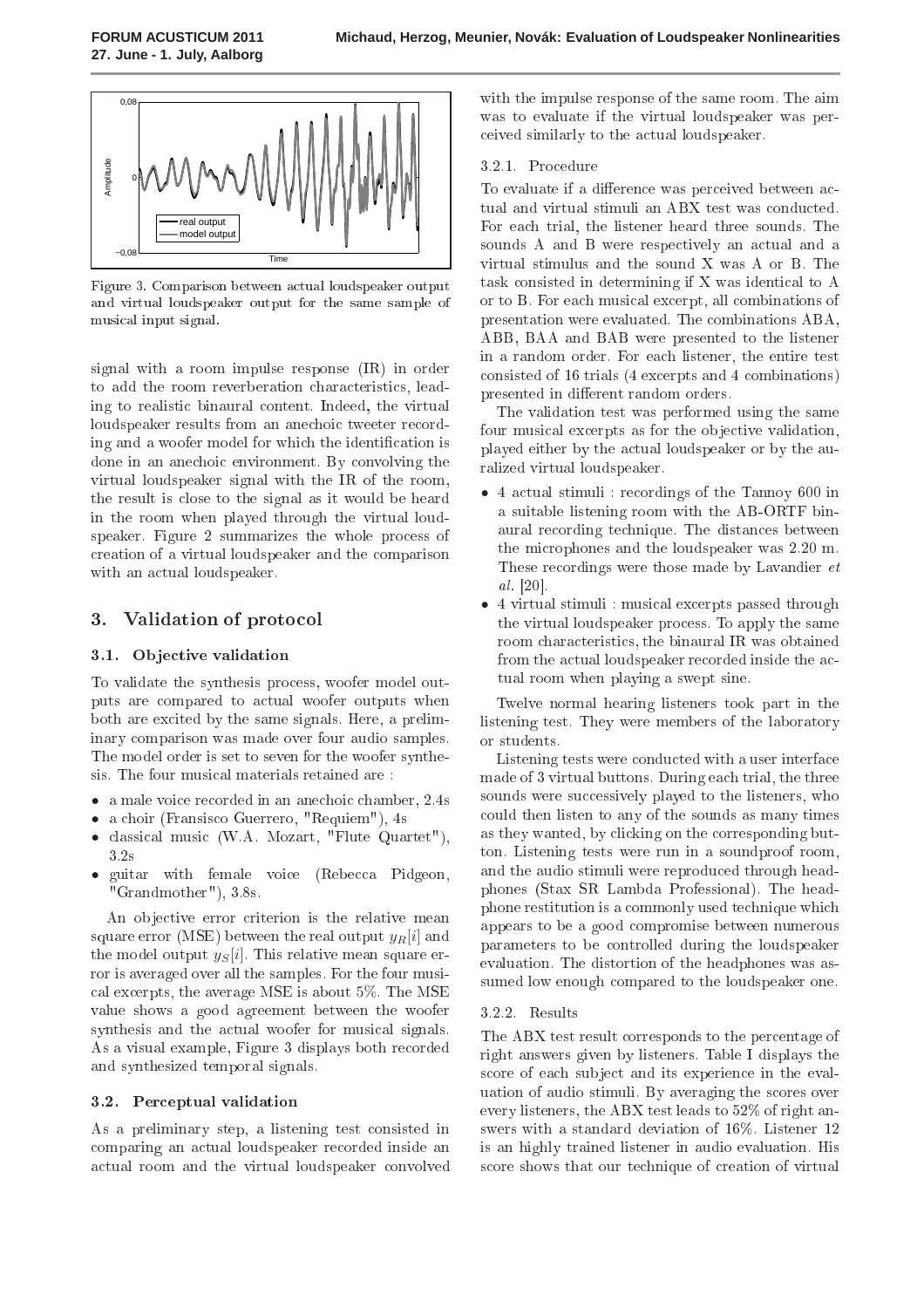

Figure 2. Protocol of creation of virtual loudspeakers : from a musical signal to an auralized virtual loudspeaker made of a tweeter re
ording and a woofer model. Comparison with the a
tual loudspeaker re
ording.

loudspeaker is not perfect and differences remain between a virtual and an actual stimulus. This listener experience could be very helpful in improving the process until he would not be able to detect the difference between an a
tual and a virtual stimulus. The purpose of our study onsists in evaluating loudspeaker nonlinearities with a panel of listeners not spe
ialized in loudspeaker evaluation. If the s
ore made by listener 12 is removed, the ABX test result falls to 48% with a standard deviation of  $9\%$  which confirms that, for listeners with none and medium experience, there is no significant perceived difference between an actual and a virtual loudspeaker.

#### **PERSPECTIVES**  $\overline{4}$ .

The presented protocol for creating a panel of "virtual" loudspeakers" seems to be an efficient tool to evaluate the distortion of loudspeakers. For the evaluation of the nonlinearities generated by the woofer restitution, our proto
ol allows to separate the woofer and tweeter radiations, to model the woofer behavior using a nonlinear identification and synthesis, and finally to auralize the virtual loudspeaker signal.

The preliminary listening test indicates that the auralized virtual loudspeaker is very similar to the actual loudspeaker. The presented protocol allows us to simulate the restitution of an actual loudspeaker. The aim of our study is to evaluate the loudspeakers nonlinearities and the proto
ol also allows to deviate

Table I. S
ores and experien
e in audio evaluation of ea
h listener.

| Listeners      | Audio evaluation experience | Score $(\%)$ |
|----------------|-----------------------------|--------------|
| 1              | None                        | 37.50        |
| $\overline{2}$ | Medium                      | 37.50        |
| 3              | None                        | 43.75        |
| $\overline{4}$ | $M$ edium                   | 43.75        |
| 5              | None                        | 43.75        |
| 6              | Medium                      | 43.75        |
| $\overline{7}$ | None                        | 43.75        |
| 8              | None                        | 50.00        |
| 9              | None                        | 56.25        |
| 10             | None                        | 62.50        |
| $11\,$         | $M$ edium                   | 62.50        |
| 12             | Very High                   | 93.50        |

from the actual loudspeaker and create several virtual loudspeakers with different nonlinearity types and levels. The nonlinear woofer model is made of several bran
hes representing the nonlinearity orders, ea
h of them ombining one polynomial asso
iated with its frequency response. Each branch can be modified by enhancing or reducing the influence of a specific order. Our project is now to use different  $I/O$  nonlinear re